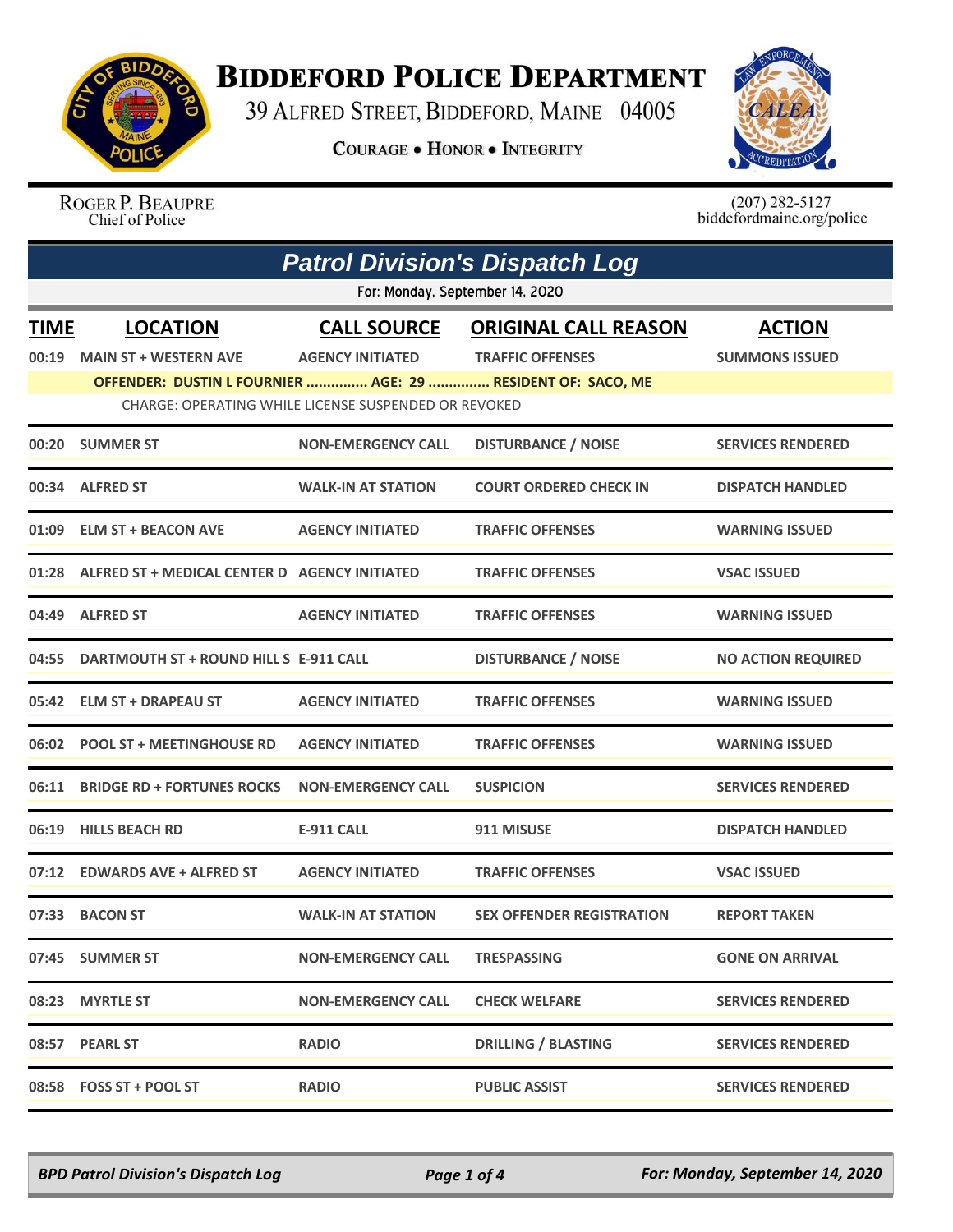| <b>TIME</b> | <b>LOCATION</b><br>09:01 SOKOKIS RD | <b>CALL SOURCE</b><br><b>NON-EMERGENCY CALL</b> | <b>ORIGINAL CALL REASON</b><br><b>TRAFFIC OFFENSES</b> | <b>ACTION</b><br><b>SERVICES RENDERED</b> |
|-------------|-------------------------------------|-------------------------------------------------|--------------------------------------------------------|-------------------------------------------|
|             | 09:19 WEST MYRTLE ST                | <b>AGENCY INITIATED</b>                         | <b>PARKING COMPLAINT</b>                               | <b>SERVICES RENDERED</b>                  |
|             | 09:32 POOL ST + COLUMBUS WAY        | <b>NON-EMERGENCY CALL</b>                       | <b>ANIMAL COMPLAINT</b>                                | <b>SERVICES RENDERED</b>                  |
|             | 09:34 ALFRED ST                     | <b>WALK-IN AT STATION</b>                       | <b>COURT ORDERED CHECK IN</b>                          | <b>CALL TRANSFERRED</b>                   |
|             | 10:03 ELM ST + MASON ST             | <b>NON-EMERGENCY CALL</b>                       | <b>DISABLED VEHICLE</b>                                | <b>VEHICLE TOWED</b>                      |
|             | 10:12 ALFRED ST                     | <b>WALK-IN AT STATION</b>                       | <b>CIVIL COMPLAINT</b>                                 | <b>SERVICES RENDERED</b>                  |
|             | 10:35 ALFRED ST + EDWARDS AVE       | <b>AGENCY INITIATED</b>                         | <b>TRAFFIC OFFENSES</b>                                | <b>WARNING ISSUED</b>                     |
|             | <b>10:45 MAIN ST</b>                | <b>NON-EMERGENCY CALL</b>                       | <b>PUBLIC URINATION OR DEFECATIO</b>                   | <b>NO ACTION REQUIRED</b>                 |
|             | 10:50 ELM ST                        | <b>AGENCY INITIATED</b>                         | <b>TRAFFIC OFFENSES</b>                                | <b>WARNING ISSUED</b>                     |
|             | 11:02 ELM ST                        | <b>AGENCY INITIATED</b>                         | <b>TRAFFIC OFFENSES</b>                                | <b>WARNING ISSUED</b>                     |
|             | 11:23 SOUTH ST                      | <b>AGENCY INITIATED</b>                         | <b>TRAFFIC OFFENSES</b>                                | <b>WARNING ISSUED</b>                     |
|             | 11:32 SOUTH ST                      | <b>AGENCY INITIATED</b>                         | <b>TRAFFIC OFFENSES</b>                                | <b>VSAC ISSUED</b>                        |
|             | 11:40 CUTTS ST                      | <b>NON-EMERGENCY CALL</b>                       | <b>DOMESTIC COMPLAINTS</b>                             | <b>REPORT TAKEN</b>                       |
|             | 11:44 SOUTH ST                      | <b>NON-EMERGENCY CALL</b>                       | <b>MENTAL ILLNESS CASES</b>                            | <b>SERVICES RENDERED</b>                  |
|             | 11:54 SOUTH ST                      | <b>AGENCY INITIATED</b>                         | <b>TRAFFIC OFFENSES</b>                                | <b>WARNING ISSUED</b>                     |
|             | 11:54 BIRCH ST                      | <b>WALK-IN AT STATION</b>                       | <b>PAPERWORK</b>                                       | <b>SERVICES RENDERED</b>                  |
|             | 12:12 HILL ST + COTTAGE ST          | <b>AGENCY INITIATED</b>                         | <b>TRAFFIC OFFENSES</b>                                | <b>VSAC ISSUED</b>                        |
|             | 12:19 MAPLEWOOD AVE                 | <b>AGENCY INITIATED</b>                         | ATTEMPTED/THREATENED SUICIDE REPORT TAKEN              |                                           |
|             | 12:26 MEDICAL CENTER DR             | <b>NON-EMERGENCY CALL</b>                       | <b>ASSIST OTHER AGENCY</b>                             | <b>REPORT TAKEN</b>                       |
|             | 12:31 ELM ST                        | <b>NON-EMERGENCY CALL</b>                       | <b>THEFT</b>                                           | <b>REPORT TAKEN</b>                       |
|             | 12:41 HILL ST + HUBERT ST           | <b>AGENCY INITIATED</b>                         | <b>TRAFFIC OFFENSES</b>                                | <b>VSAC ISSUED</b>                        |
|             | 12:53 COLUMBUS WAY                  | <b>RADIO</b>                                    | <b>PARKING COMPLAINT</b>                               | <b>VEHICLE TOWED</b>                      |
|             | 12:57 ELM ST                        | <b>NON-EMERGENCY CALL</b>                       | <b>CRIM THREAT / TERRORIZING</b>                       | <b>REPORT TAKEN</b>                       |
|             | 13:22 ANDREWS RD                    | E-911 CALL                                      | 911 MISUSE                                             | <b>NO ACTION REQUIRED</b>                 |
|             | 13:38 POOL ST                       | <b>AGENCY INITIATED</b>                         | <b>TRAFFIC OFFENSES</b>                                | <b>WARNING ISSUED</b>                     |

*BPD Patrol Division's Dispatch Log Page 2 of 4 For: Monday, September 14, 2020*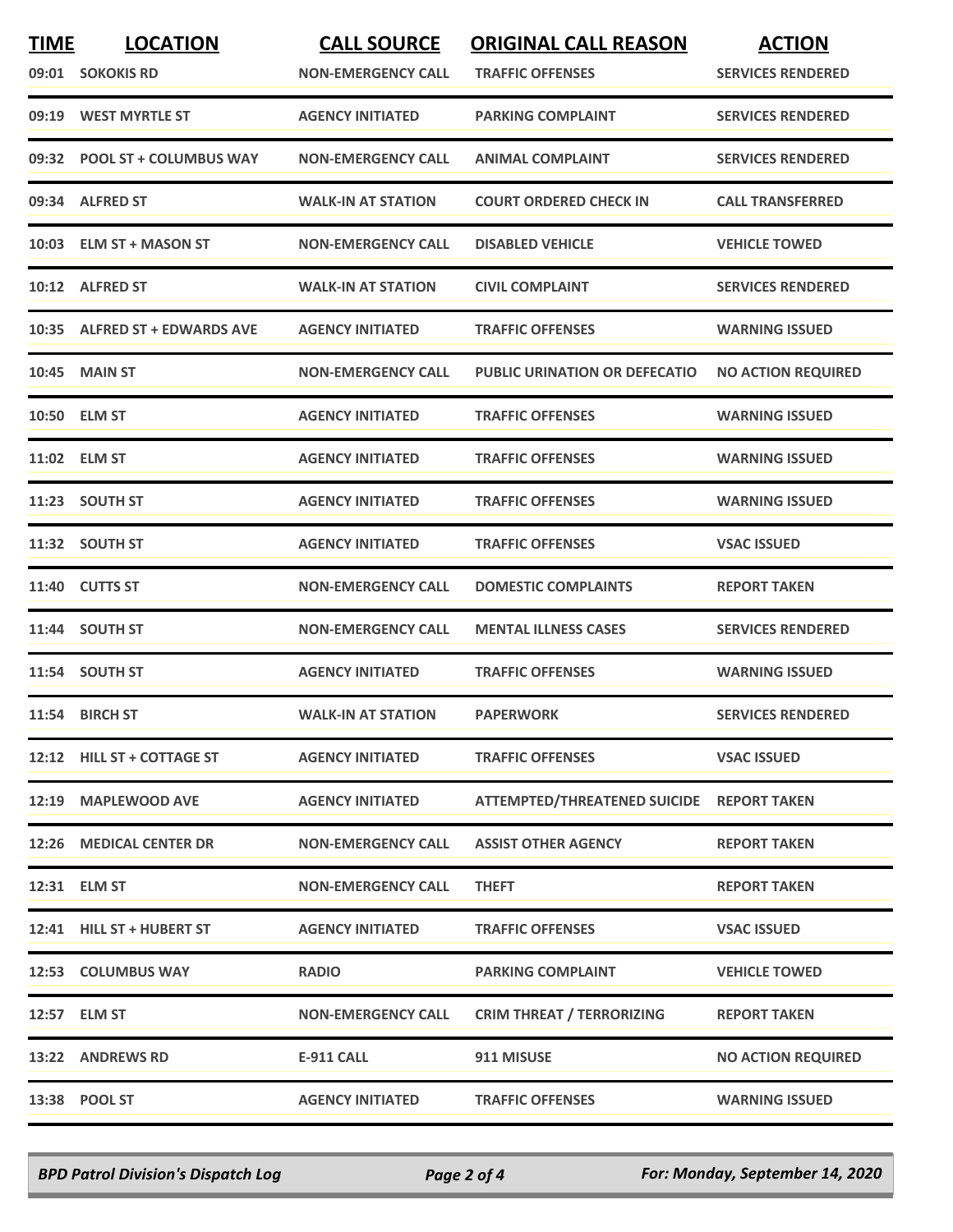| <b>TIME</b> | <b>LOCATION</b><br>13:59 SOUTH ST                                      | <b>CALL SOURCE</b><br><b>AGENCY INITIATED</b> | <b>ORIGINAL CALL REASON</b><br><b>PRO-ACTIVE RESPONSE TEAM</b>                                     | <b>ACTION</b><br><b>NO VIOLATION</b> |
|-------------|------------------------------------------------------------------------|-----------------------------------------------|----------------------------------------------------------------------------------------------------|--------------------------------------|
|             | 14:00 HILL ST + FALL ST                                                | <b>AGENCY INITIATED</b>                       | <b>TRAFFIC OFFENSES</b>                                                                            | <b>WARNING ISSUED</b>                |
|             | 14:17 <b>HILL ST</b>                                                   | <b>AGENCY INITIATED</b>                       | <b>TRAFFIC OFFENSES</b>                                                                            | <b>VSAC ISSUED</b>                   |
|             | 14:33 ALFRED ST                                                        | <b>AGENCY INITIATED</b>                       | <b>PRO-ACTIVE RESPONSE TEAM</b>                                                                    | <b>NEGATIVE CONTACT</b>              |
|             | 14:37 ELM ST                                                           | <b>E-911 CALL</b>                             | 911 MISUSE                                                                                         | <b>DISPATCH HANDLED</b>              |
|             | 14:42 SOUTH ST                                                         | <b>NON-EMERGENCY CALL</b>                     | <b>CIVIL COMPLAINT</b>                                                                             | <b>CIVIL COMPLAINT</b>               |
|             | 15:05 ADAMS ST                                                         | <b>AGENCY INITIATED</b>                       | <b>TRAFFIC OFFENSES</b>                                                                            | <b>WARNING ISSUED</b>                |
|             | 15:06 ALFRED ST + MARINER WAY                                          | <b>E-911 CALL</b>                             | <b>TRAFFIC SIGNAL</b>                                                                              | <b>SERVICES RENDERED</b>             |
|             | 15:10 ALFRED ST                                                        | <b>NON-EMERGENCY CALL</b>                     | <b>TRAFFIC COMPLAINTS</b>                                                                          | <b>SERVICES RENDERED</b>             |
|             | 15:10 HILL ST                                                          | <b>AGENCY INITIATED</b>                       | <b>TRAFFIC OFFENSES</b>                                                                            | <b>WARNING ISSUED</b>                |
|             | 15:27 HILL ST + TIGER WAY                                              | <b>AGENCY INITIATED</b>                       | <b>TRAFFIC OFFENSES</b>                                                                            | <b>VSAC ISSUED</b>                   |
|             | 15:56 PARKVIEW CT                                                      | <b>NON-EMERGENCY CALL</b>                     | <b>MESSAGE DELIVERY</b>                                                                            | <b>SERVICES RENDERED</b>             |
|             | 15:59 MAY ST + BEACON AVE                                              | <b>AGENCY INITIATED</b>                       | <b>TRAFFIC OFFENSES</b>                                                                            | <b>WARNING ISSUED</b>                |
|             | 16:24 ALFRED ST + SUMMIT ST                                            | <b>AGENCY INITIATED</b>                       | <b>TRAFFIC OFFENSES</b>                                                                            | <b>VSAC ISSUED</b>                   |
|             | 16:37 BIDDEFORD GATEWAY CTR<br>CHARGE: OPERATE VEHICLE WITHOUT LICENSE | E-911 CALL                                    | <b>VEHICLE CRASH - POLICE ONLY</b><br>OFFENDER: RAYMON A CHAMBERS  AGE: 42  RESIDENT OF: LYMAN, ME | <b>SUMMONS ISSUED</b>                |
|             | 16:39 MAIN ST                                                          | <b>AGENCY INITIATED</b>                       | <b>FOOT BEAT</b>                                                                                   | <b>SERVICES RENDERED</b>             |
|             | 16:42 ELM ST                                                           | <b>NON-EMERGENCY CALL</b>                     | <b>HARASSMENT</b>                                                                                  | <b>REPORT TAKEN</b>                  |
|             | 17:07 POMERLEAU ST                                                     | <b>NON-EMERGENCY CALL</b>                     | <b>SUSPICION</b>                                                                                   | <b>GONE ON ARRIVAL</b>               |
|             | 17:45 WEST ST                                                          | <b>E-911 CALL</b>                             | 911 MISUSE                                                                                         | <b>SERVICES RENDERED</b>             |
|             | <b>17:56 PIKE ST</b>                                                   | <b>NON-EMERGENCY CALL</b>                     | <b>PARKING COMPLAINT</b>                                                                           | <b>GONE ON ARRIVAL</b>               |
|             | 17:57 BOULDER WAY                                                      | <b>E-911 CALL</b>                             | <b>DISTURBANCE / NOISE</b>                                                                         | <b>DISPATCH HANDLED</b>              |
|             | 18:08 ALFRED ST + MARINER WAY                                          | <b>NON-EMERGENCY CALL</b>                     | <b>TRAFFIC SIGNALS</b>                                                                             | <b>NO ACTION REQUIRED</b>            |
|             | 18:09 BRADBURY ST + MASON ST                                           | <b>NON-EMERGENCY CALL</b>                     | <b>PARKING COMPLAINT</b>                                                                           | <b>SERVICES RENDERED</b>             |
|             | 18:15 SULLIVAN ST                                                      | <b>NON-EMERGENCY CALL</b>                     | <b>CODES ENFORCEMENT</b>                                                                           | <b>DISPATCH HANDLED</b>              |

*BPD Patrol Division's Dispatch Log Page 3 of 4 For: Monday, September 14, 2020*